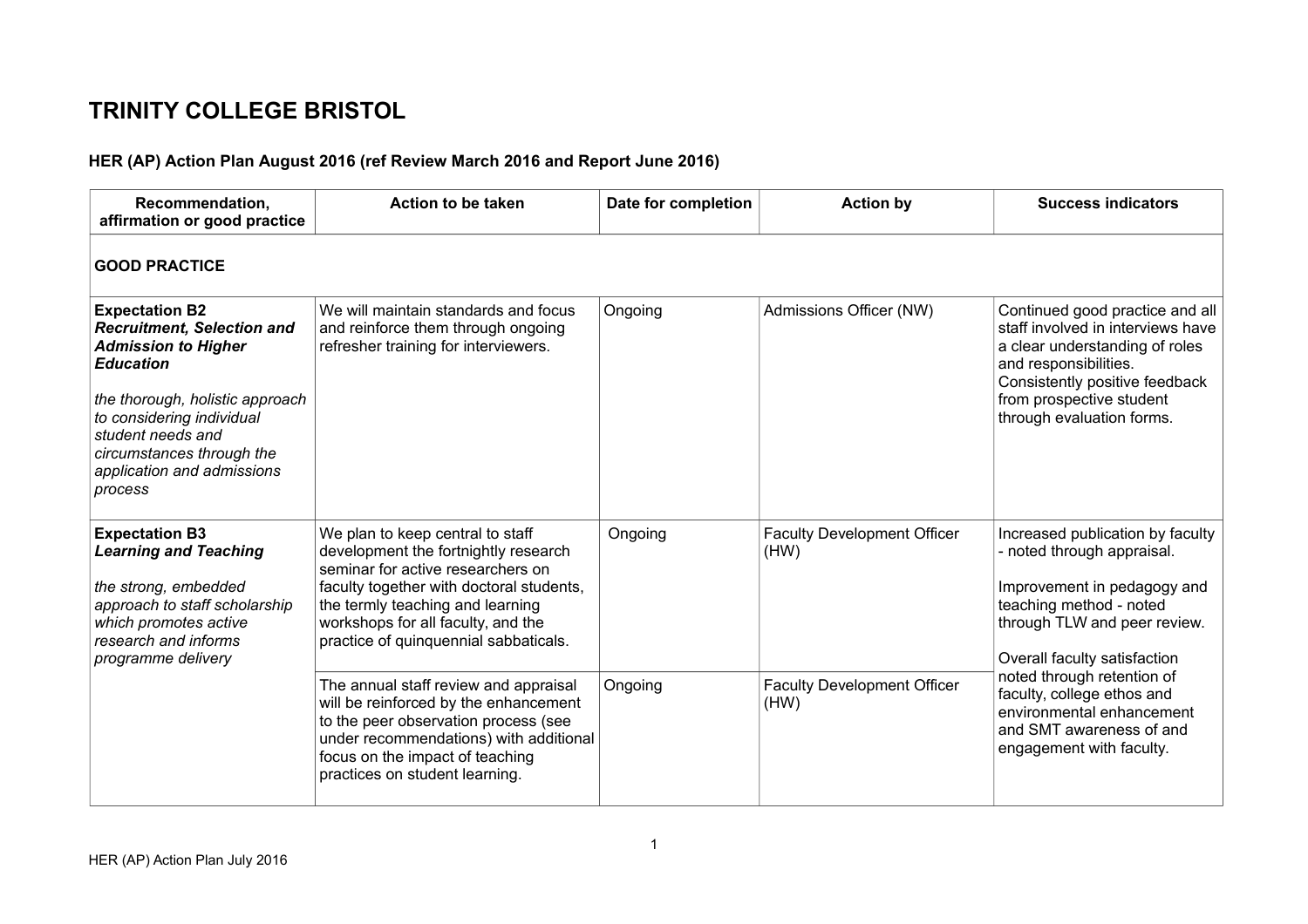| <b>Expectation B4</b><br><b>Enabling Student</b><br>Development and<br><b>Achievement</b><br>the embedded culture of<br>support for student learning<br>which develops the academic,<br>personal and professional<br>potential of students | We will continue to develop and build<br>upon our highly valued system of<br>pastoral group and tutorial support of<br>students. As numbers grow, great care<br>is being taken to organise pastoral<br>groups, to ensure good resourcing of<br>the tutorial structure, in order not to<br>compromise the quality of staff-student<br>interaction.                                              | Ongoing        | <b>SMT</b> and Principal                                                   | Positive student feedback about<br>the tutorial and pastoral group<br>system formally through end of<br>year evaluations and informally<br>through principal's forums,<br>meetings between student<br>president and principal etc. |
|--------------------------------------------------------------------------------------------------------------------------------------------------------------------------------------------------------------------------------------------|------------------------------------------------------------------------------------------------------------------------------------------------------------------------------------------------------------------------------------------------------------------------------------------------------------------------------------------------------------------------------------------------|----------------|----------------------------------------------------------------------------|------------------------------------------------------------------------------------------------------------------------------------------------------------------------------------------------------------------------------------|
|                                                                                                                                                                                                                                            | The study skills programme for 2016<br>has been re-worked with additional<br>sessions to meet student needs.<br>Responsibility is being taken for this<br>course by a faculty member.                                                                                                                                                                                                          | September 2016 | Faculty Study Skills Co-ordinator Students successfully complete<br>(JD)   | the study skills programme and<br>rate it highly.                                                                                                                                                                                  |
|                                                                                                                                                                                                                                            | An upgraded VLE (Moodle 2) will be<br>active for the start of the 2016-17 year.<br>Staff training has been given on how to<br>use the new system. As the new system<br>comes into operation its effectiveness<br>and ease of access for students will be<br>carefully monitored.                                                                                                               | September 2016 | Faculty IT Co-ordinator (PR)                                               | Students express satisfaction<br>with the new system through<br>feedback mechanisms.                                                                                                                                               |
|                                                                                                                                                                                                                                            | The programme for welcome week has<br>been upgraded for 2016 following<br>student feedback on the 2015<br>programme, faculty discussion, and<br>meetings between the admissions<br>officer, principal and student president,<br>including merging of some sessions to<br>avoid unnecessary repetition, more<br>sessions for families to join and an<br>additional session for student spouses. | September 2016 | Admissions Officer (NW)<br>Principal (EI)<br><b>Student President (JB)</b> | Positive student feedback<br>following welcome week.                                                                                                                                                                               |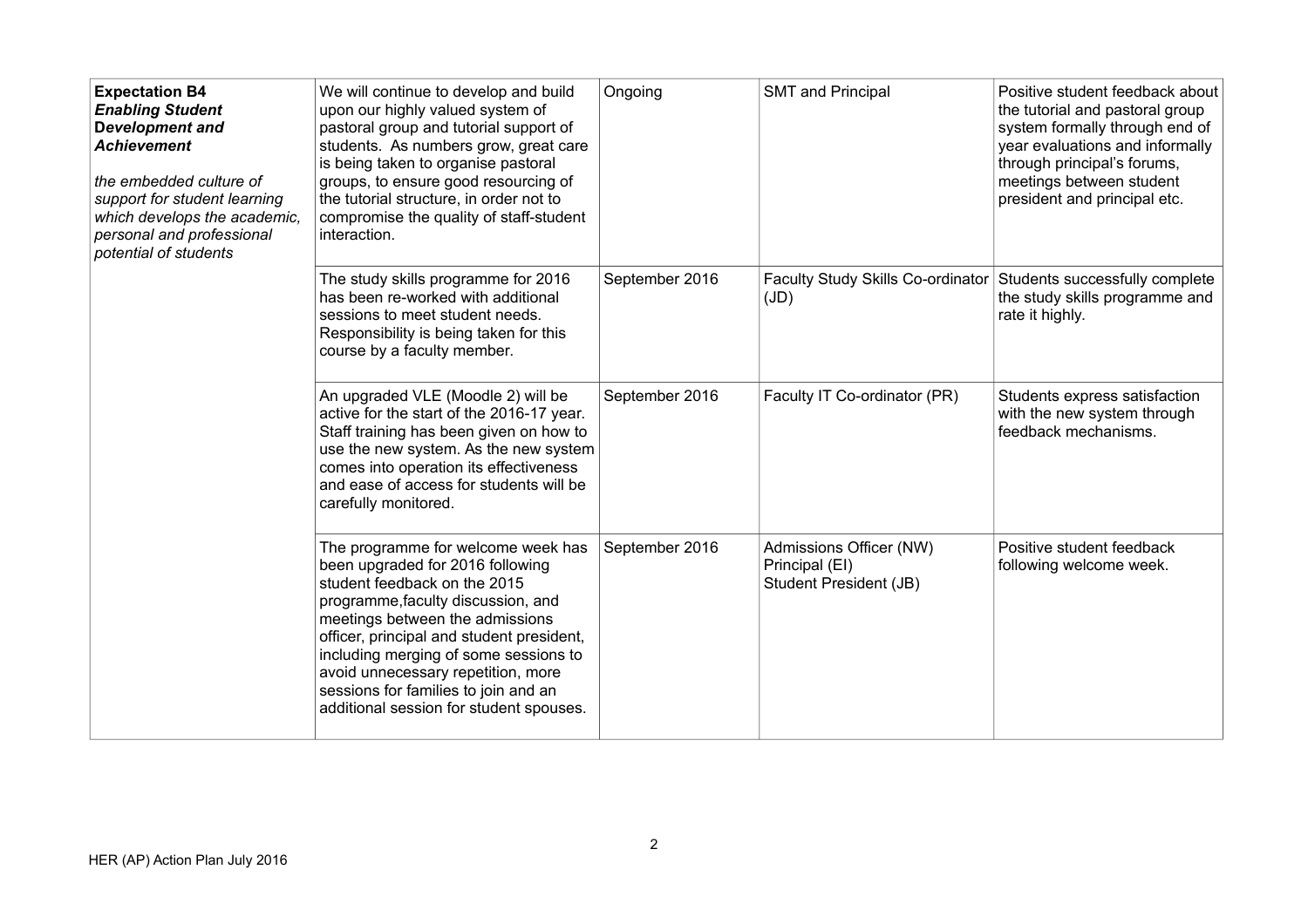| <b>Expectation B4</b><br><b>Enabling Student</b><br><b>Development and</b><br><b>Achievement</b><br>the variety of external<br>speakers that broaden student<br>learning experiences                                                                                           | Faculty convening modules will<br>continue to invite speakers from a wide<br>range of different backgrounds and<br>perspectives, and with a wide range of<br>expertise to contribute to a range of<br>modules, both assessed and non-<br>assessed, in order to enhance students'<br>learning experience. | Ongoing          | Faculty                                                                                                                       | Positive student feedback on<br>the range and expertise of<br>speakers is expressed through<br>module evaluations. |
|--------------------------------------------------------------------------------------------------------------------------------------------------------------------------------------------------------------------------------------------------------------------------------|----------------------------------------------------------------------------------------------------------------------------------------------------------------------------------------------------------------------------------------------------------------------------------------------------------|------------------|-------------------------------------------------------------------------------------------------------------------------------|--------------------------------------------------------------------------------------------------------------------|
| <b>Expectation B4</b><br><b>Enabling Student</b><br><b>Development and</b><br><b>Achievement</b>                                                                                                                                                                               | We have increased the number and<br>breadth of contextual placements for<br>2016/17 in the light of higher numbers<br>of students.                                                                                                                                                                       | September 2016   | <b>Director of Pastoral Studies</b><br>(SG)                                                                                   | New contextual placements<br>selected according to<br>established criteria and size of<br>student recruitment.     |
| <b>Expectation B10</b><br><b>Managing Higher Education</b><br><b>Provision with Others</b><br>the breadth and depth of<br>contextual-based placements<br>that enhances the student<br>learning experience and<br>provides relevant missional<br>interaction with the community | We will be increasing the breadth of<br>short summer placements available by<br>encouraging placements further afield.                                                                                                                                                                                   | May 2017         | <b>Director of Pastoral Studies</b><br>(SG)                                                                                   | Students placed in consultation<br>with other dioceses in June<br>2017 and placements evaluated<br>by students.    |
|                                                                                                                                                                                                                                                                                | We will be reviewing placements via<br>student evaluation forms throughout<br>2016-17 in consultation with the student<br>executive representative.                                                                                                                                                      | <b>July 2017</b> | Director of Pastoral Studies<br>(SG)<br><b>Practical Training Administrator</b><br>(JN)<br><b>Student Exec Representative</b> | Evaluation forms collected and<br>reviewed with student<br>representative.                                         |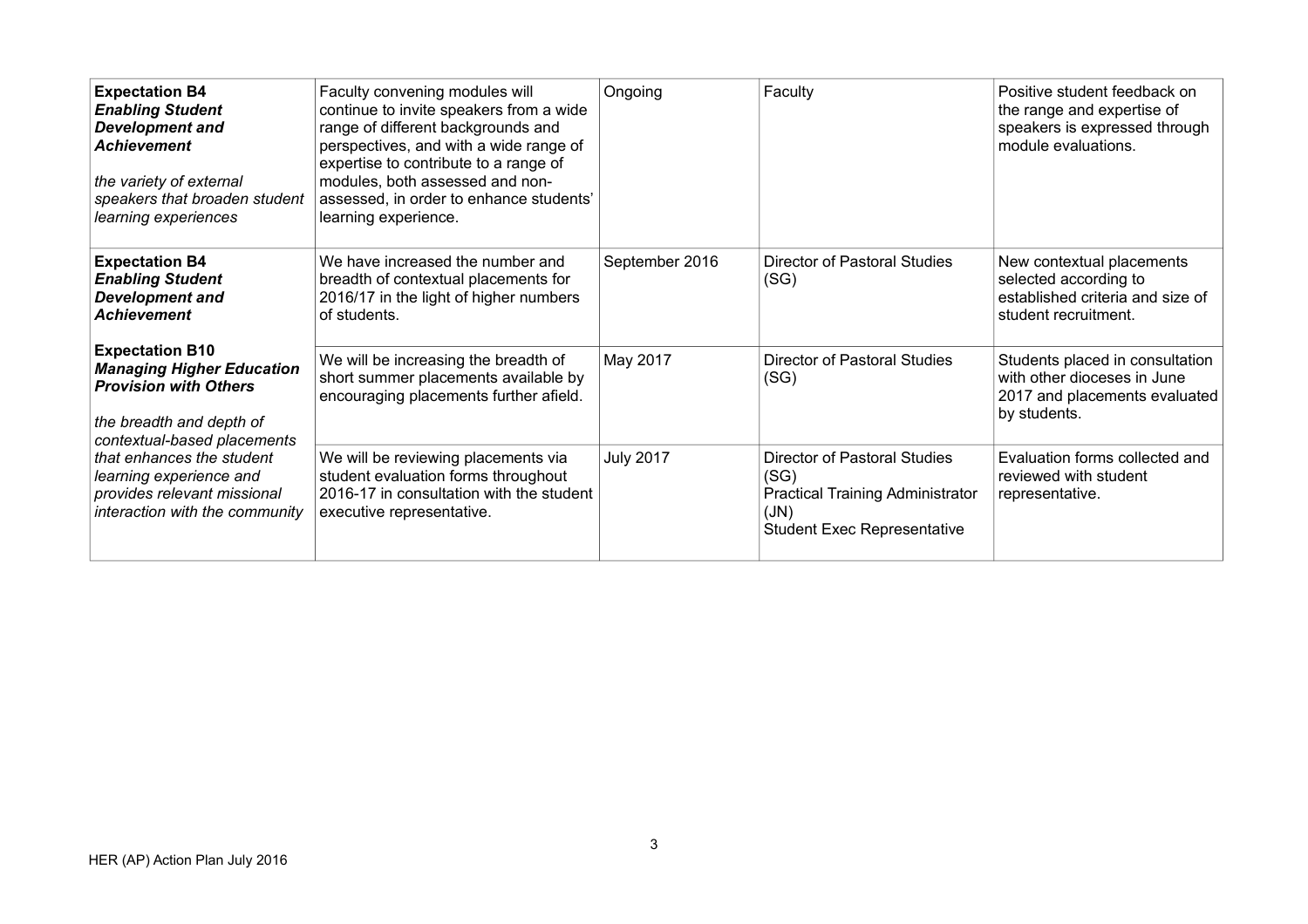| <b>Expectation B5</b><br><b>Student Engagement</b><br>the effective partnership<br>between staff and students at<br>all levels in enhancing the<br>quality of learning opportunities | We will continue to provide a range of<br>opportunities for both formal and more<br>informal procedures for partnership<br>between staff and students in order<br>continually to enhance the quality of<br>learning opportunities. As the student<br>body grows larger, extra care will be<br>taken to ensure that student access to<br>faculty in a range of formal and informal<br>contexts will not be compromised. | Ongoing       | Faculty    | Positive student feedback on<br>opportunities for partnership<br>formally through end of year<br>evaluations and informally<br>through principals forums,<br>meetings between student<br>president and principal etc. |
|--------------------------------------------------------------------------------------------------------------------------------------------------------------------------------------|------------------------------------------------------------------------------------------------------------------------------------------------------------------------------------------------------------------------------------------------------------------------------------------------------------------------------------------------------------------------------------------------------------------------|---------------|------------|-----------------------------------------------------------------------------------------------------------------------------------------------------------------------------------------------------------------------|
|                                                                                                                                                                                      | We will continue to consult students at<br>all stages of curriculum design and<br>implementation. For example, student<br>voices will be sought in the further<br>development of the School of<br>Leadership in partnership with faculty,<br>staff members and outside agencies.                                                                                                                                       | Ongoing       | Faculty    | Students continue to express<br>high levels of satisfaction with<br>the opportunities for partnership<br>between staff and students in<br>enhancing their learning.                                                   |
|                                                                                                                                                                                      | We will continue to ensure a high<br>degree of responsiveness to student<br>feedback. Following the annual self-<br>evaluation process, we will be repeating<br>the 'You said, we did' exercise and<br>documentation to feed back to the<br>students how their suggestions and<br>feedback have been acted upon.                                                                                                       | November 2016 | Faculty    | Students continue to express<br>high levels of satisfaction with<br>the opportunities for partnership<br>between staff and students in<br>enhancing their learning.                                                   |
|                                                                                                                                                                                      | We will continue to value highly, and to<br>build upon, formal and regular<br>opportunities for staff and student<br>partnership e.g. student<br>executive/senior management team<br>meetings (termly) and meetings<br>between the student president and the<br>principal (weekly).                                                                                                                                    | Ongoing       | <b>SMT</b> | Students continue to express<br>high levels of satisfaction with<br>the opportunities for partnership<br>between staff and students in<br>enhancing their learning.                                                   |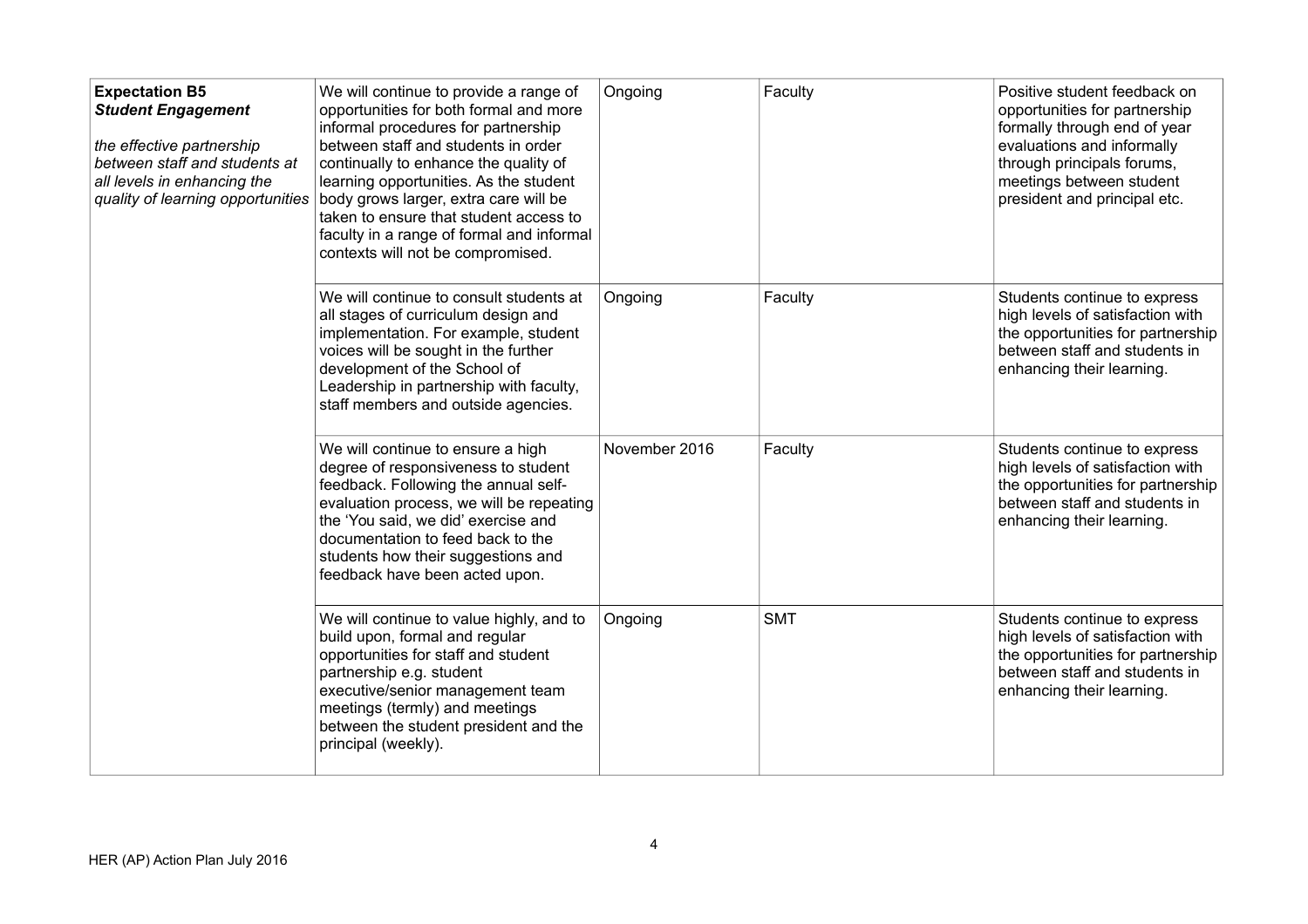| <b>Expectation B10</b><br><b>Managing Higher Education</b><br><b>Provision with Others</b>                                                           | We will consolidate good practice by<br>effective briefing of new supervisors<br>and new tutor.                                                                                                                                                 | September 2016 | <b>Director of Pastoral Studies</b><br>(SG)                                                                              | Document sent to supervisors.<br>New supervisors briefing held in<br>September 2016.                                                                                       |
|------------------------------------------------------------------------------------------------------------------------------------------------------|-------------------------------------------------------------------------------------------------------------------------------------------------------------------------------------------------------------------------------------------------|----------------|--------------------------------------------------------------------------------------------------------------------------|----------------------------------------------------------------------------------------------------------------------------------------------------------------------------|
| the robust relationship<br>between the College and<br>placement settings in<br>managing and supporting<br>individual student learning<br>needs       | We will continue to offer and review<br>training to all supervisors during<br>2016/17.                                                                                                                                                          | Ongoing        | <b>Director of Pastoral Studies</b><br>(SG)                                                                              | Further reports to supervisors<br>at the end of the academic year<br>2016/17.                                                                                              |
| <b>Expectation B4</b><br><b>Enabling Student</b><br><b>Development and</b><br><b>Achievement</b><br><b>Enhancement</b><br>the development, oversight | We plan to review requirements for<br>written reflection on experience with<br>relevant faculty and student<br>representatives and redraft<br>assignments and associated<br>documentation. We will be briefing new<br>and continuing students.  | September 2016 | Director of Pastoral Studies<br>(SG) with three faculty<br>colleagues (HW, PR, JC) and<br>three student representatives. | Student representative and<br>faculty agreement on new<br>assignments. Students fully<br>briefed in induction week.                                                        |
| and review of contextual<br>training placements and<br>subsequent high level of<br>reflection that grounds theory<br>in student practice             | We will consolidate good practice by<br>ensuring we have effectively briefed the<br>new supervisors and new tutor and we<br>plan to facilitate a discussion in faculty<br>concerning the role of the personal tutor<br>in supervision sessions. | September 2016 | Director of Pastoral Studies<br>(SG)                                                                                     | New handbook and briefing<br>document sent to supervisors.<br>New supervisors briefing held in<br>September 2016. Faculty<br>briefing and discussion in<br>September 2016. |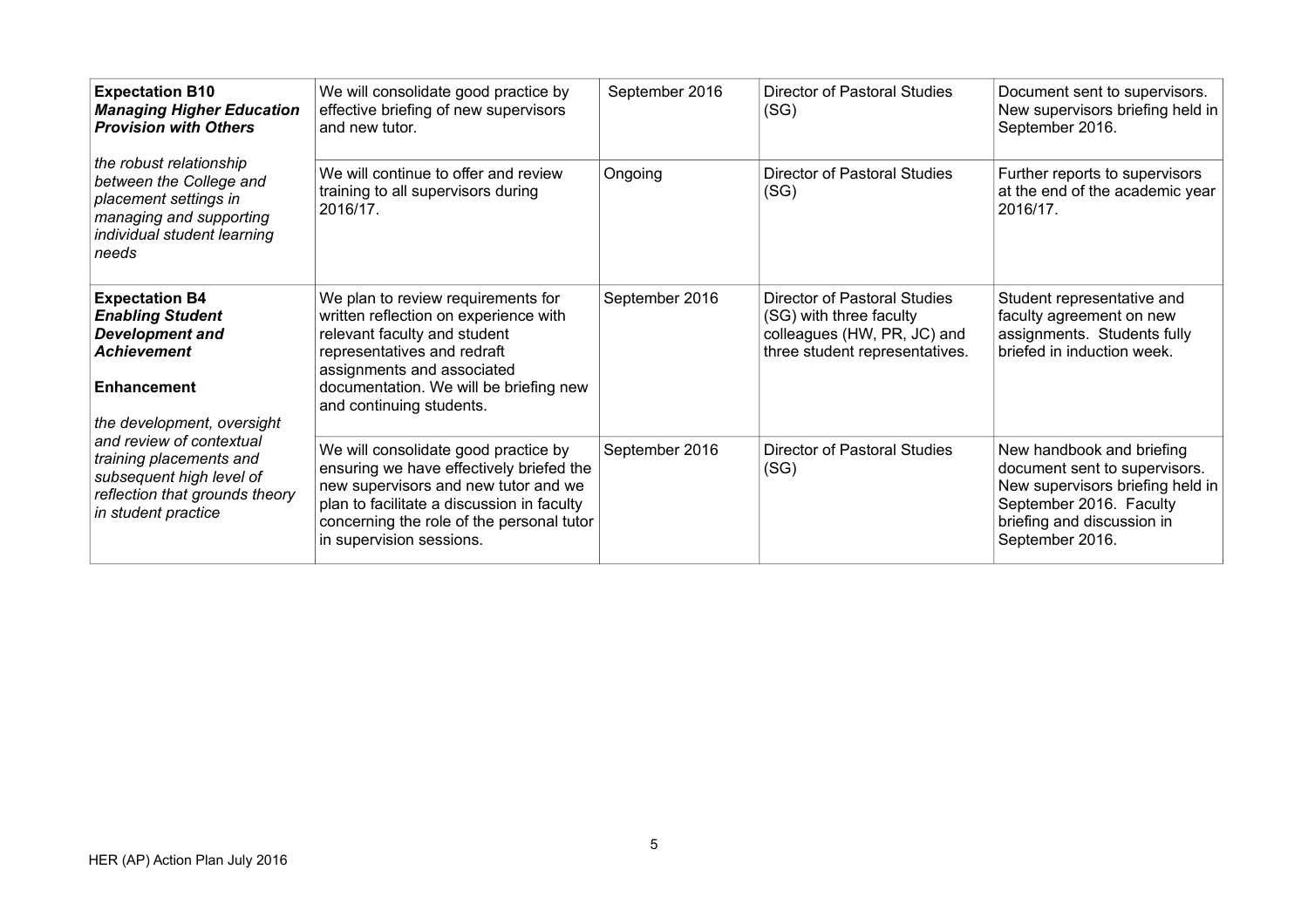| <b>Enhancement</b><br>the strategic approach to the<br>development of leadership<br>skills through the School of<br>Leadership | The School of Leadership will continue<br>in its implementation and development.<br>The year 2016-17 will see the addition<br>of the second year of the programme,<br>which will now run alternate weeks<br>(year A and year B) for two years. Plans<br>are in place to incorporate the assessed<br>leadership module with the non-<br>assessed School of Leadership in order<br>to provide a coherent, college-wide<br>approach to leadership studies from<br>September 2017. | September 2017 | Principal (EI)<br>Executive Director (AL) and<br>Tutor in Ethics (JC) | Students continue to express<br>high levels of satisfaction with<br>the School of Leadership<br>programme in termly feedback. |
|--------------------------------------------------------------------------------------------------------------------------------|--------------------------------------------------------------------------------------------------------------------------------------------------------------------------------------------------------------------------------------------------------------------------------------------------------------------------------------------------------------------------------------------------------------------------------------------------------------------------------|----------------|-----------------------------------------------------------------------|-------------------------------------------------------------------------------------------------------------------------------|
| <b>RECOMMENDATIONS</b>                                                                                                         | We are working on plans to run a pilot<br>scheme in partnership with the Diocese<br>of Bristol and CPAS (Trinity's partner in<br>delivering the School of Leadership<br>programme) enabling greater<br>coherence in leadership training<br>received by students at college and<br>thereafter in ongoing professional<br>clergy development.                                                                                                                                    | September 2017 |                                                                       | As above as well as clergy<br>feedback in due course.                                                                         |
| <b>Expectation B1</b><br>Programme Design,                                                                                     | We will give guidance to meetings<br>chairs and secretaries to ensure                                                                                                                                                                                                                                                                                                                                                                                                          | September 2016 | Executive Director (AL)                                               | Clearly identifiable decisions<br>and action points in all                                                                    |
| <b>Development and Approval</b>                                                                                                | consistency across all academic<br>meetings of clarity in recording                                                                                                                                                                                                                                                                                                                                                                                                            |                |                                                                       | committee minutes.                                                                                                            |
| <b>Expectation B8</b><br><b>Programme Monitoring and</b><br><b>Review</b>                                                      | decisions taken and actions assigned.                                                                                                                                                                                                                                                                                                                                                                                                                                          |                |                                                                       |                                                                                                                               |
| ensure that formal minutes of<br>all meetings are sufficiently<br>detailed to clearly record<br>decisions and actions assigned |                                                                                                                                                                                                                                                                                                                                                                                                                                                                                |                |                                                                       |                                                                                                                               |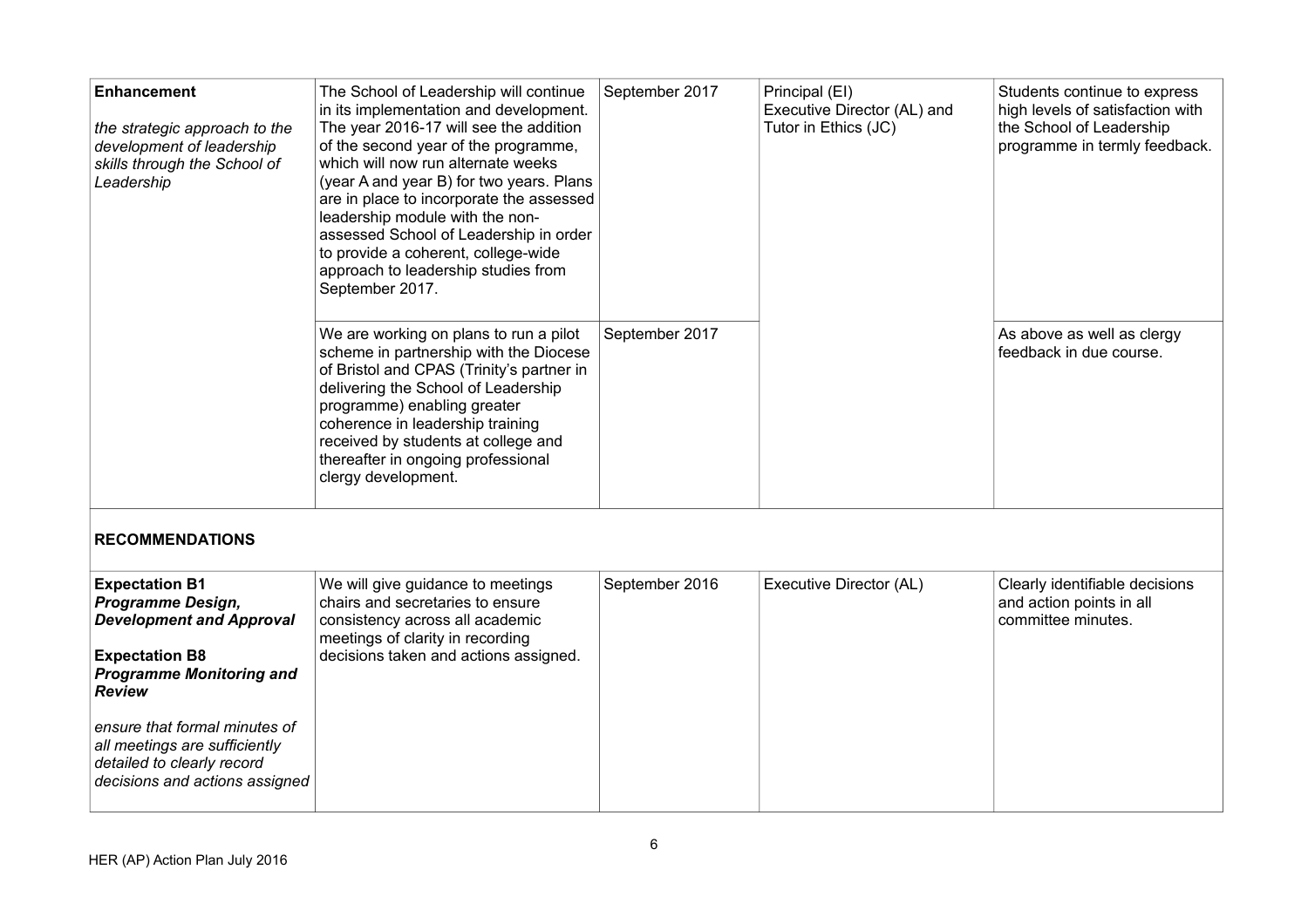| <b>Expectation B3</b><br><b>Learning and Teaching</b><br>ensure that the peer<br>observation process fully and<br>consistently considers the<br>impact of teaching practices on<br>student learning                                                                                                                           | The observation record form has been<br>redesigned as from September 2016 to<br>require that the observer comment<br>against four identified criteria. Three of<br>the criteria will be identified by the<br>observee prior to the peer review and<br>the fourth criterion will require the<br>observer to comment on the impact of<br>teaching practice on student learning. | September 2016 | Academic Registrar (BB)                                 | Consistency in use of new form;<br>more informed discussion of<br>teaching practices at faculty<br>and TLWs; acknowledgement<br>of good practice in module<br>evaluation. |
|-------------------------------------------------------------------------------------------------------------------------------------------------------------------------------------------------------------------------------------------------------------------------------------------------------------------------------|-------------------------------------------------------------------------------------------------------------------------------------------------------------------------------------------------------------------------------------------------------------------------------------------------------------------------------------------------------------------------------|----------------|---------------------------------------------------------|---------------------------------------------------------------------------------------------------------------------------------------------------------------------------|
| <b>Expectation B8</b><br><b>Programme Monitoring and</b><br><b>Review</b><br><b>Expectation B11</b><br><b>Research Degrees</b><br>develop, implement and<br>formalise a clear reporting<br>structure and annual<br>monitoring process to ensure<br>internal strategic oversight of<br>all postgraduate research<br>programmes | We will review and amend where<br>necessary the reporting structure and<br>annual monitoring process and clarify<br>by producing an organisational chart.                                                                                                                                                                                                                     | September 2016 | Director of Postgraduate<br>Research (JS) and Joint SMT | Organisational chart distributed<br>to Joint Faculty and all<br>supervisors                                                                                               |
| <b>Expectation B11</b><br><b>Research Degrees</b><br>clarify and formalise the<br>process for internal selection,<br>approval and ongoing support<br>of first and second supervisors                                                                                                                                          | We plan to produce a new internal<br>Postgraduate Research Code of<br>Practice/Regulations Handbook in<br>correspondence with existing validating<br>university documents.                                                                                                                                                                                                    | September 2016 | Director of Postgraduate<br>Research (JS)               | Handbook distributed to Joint<br>Faculty, Supervisors and<br>current/incoming students                                                                                    |